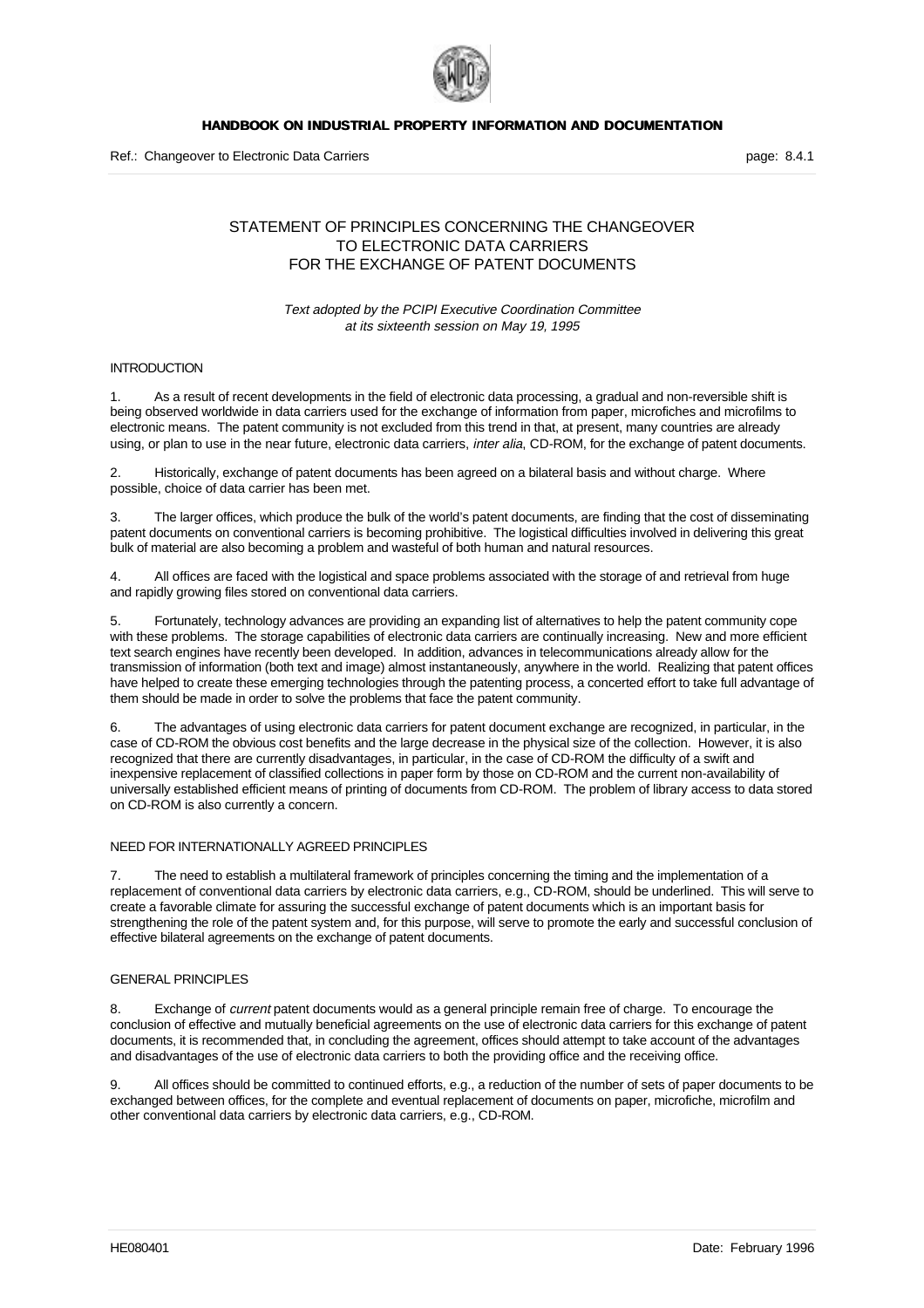

#### Ref.: Changeover to Electronic Data Carriers **page: 8.4.2** page: 8.4.2

### PRINCIPLES ON TIMING

10. All offices which receive multiple sets of patent documents via bilateral exchange from a providing office on conventional data carriers should take steps immediately to reduce, as soon as practicable, that number to a single set, and be prepared to accept any additional sets in electronic format.

11. All offices should in principle be prepared, at the latest by the year 2000, to accept the changeover to electronic data carriers if the providing office so desires and provided that the guidelines set forth in the Appendix/Appendices to this document have been followed, unless the offices bilaterally agree to other guidelines.

12. For the offices currently receiving multiple sets under bilateral exchange agreements on a conventional carrier, prior to the year 2000 and at a time the providing office produces patent data in electronic format which complies with the guidelines set forth in the Appendix/Appendices to this document or other bilaterally agreed guidelines, the providing office, as a general rule, will provide one exchange copy of patent documents on a conventional data carrier. If receiving offices still desire to continue receiving more than one set of patent documents on conventional data carriers, then the providing office may recover the cost of producing and delivering additional sets of documents on a conventional data carrier.

13. Beginning from the year 2000, if receiving offices still desire to continue receiving patent documents on a conventional data carrier, then the providing office may recover the cost of producing and delivering documents on a conventional data carrier.

#### PRINCIPLE ON ASSISTANCE

14. Due consideration should be given to the additional cost having to be borne by receiving offices in changing over to new electronic data carriers, for instance, by means of technical assistance to such offices being furnished by providing offices. Offices producing data in electronic format will strive to develop these data in a manner which facilitates their use by receiving offices. The providing offices also will strive to provide information and other available assistance to facilitate this use.

### PRINCIPLE ON TECHNICAL ASPECTS

15. The changeover should be carefully planned and prepared. All guidelines set out in the Appendix/Appendices to this document should be followed unless the parties bilaterally agree to other guidelines.

### DATE OF IMPLEMENTATION

16. This Statement of Principles shall be implemented on January 1, 1996, and should be reviewed for possible revision no later than the year 2000. Appendix/Appendices should be reviewed for possible revision, as needed.

[Appendix follows]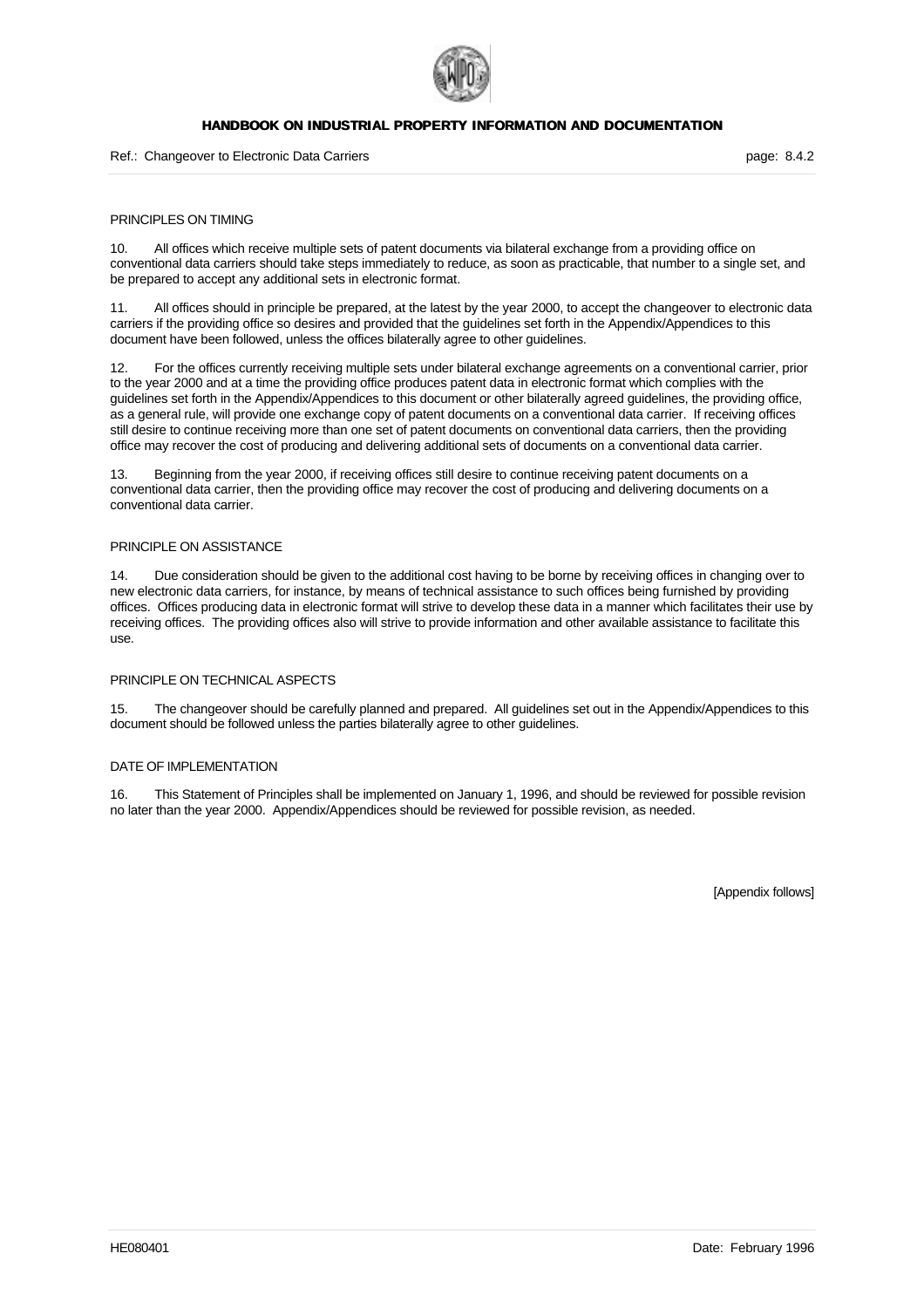

## APPENDIX

## TECHNICAL GUIDELINES – FACSIMILE CD-ROM

### Text adopted by the PCIPI Executive Coordination Committee at its sixteenth session on May 19, 1995

## I. GENERAL

#### Frequency of Publication

In deciding the frequency of publication of CD-ROMs due consideration should be given to the needs of the receiving offices.

#### **Contents**

The types of data of patent documents contained on the CD-ROM should be clearly identified by the publisher.

#### **Standards**

All relevant WIPO Standards should be followed, e.g., ST.33, ST.40 and ST.50.

## II. ORGANIZATION OF DATA

Providing offices should make every effort to follow all the recommendations laid down in the relevant WIPO Standards, e.g., ST.40. However, any departure from the recommendations in respect of directory structure, image file format, indexes and character coding sets should be notified in writing to the International Bureau and clearly defined in the product documentation.

#### III. USER INTERFACE

- (1) To assist users to more easily use the CD-ROM product, either the screen interface should follow closely those of other similar products, or an additional commonly used language interface, e.g., English, should be provided.
- (2) A menu-assisted mode of operation should be provided.
- (3) Installation options and help screens should be provided.
- (4) Screen layout and display should permit easy readability.
- IV. SOFTWARE
- (1) The software should be able to work in environments which are widely supported, i.e., popular and available, e.g., MS-DOS or WINDOWS.
- (2) The software should preferably provide for the possibility of use of jukeboxes and use in local area networks.
- (3) The software should run on hardware which is standard and widely used, and due consideration should be given to the needs of the small user.

#### V. HARDWARE

The hardware required, including specified printers and screens, should be standard and widely used and due consideration should be given to the needs of the small user.